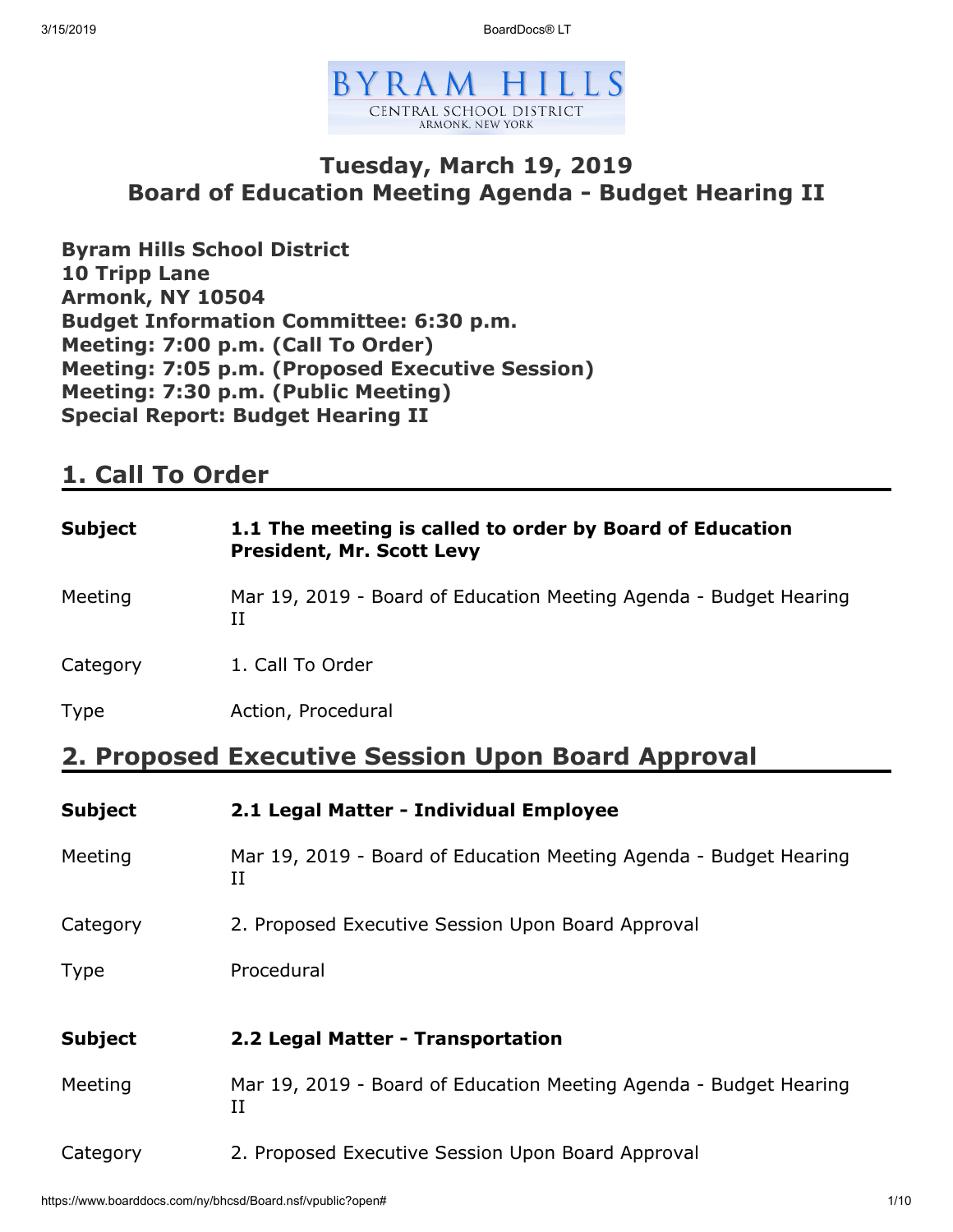| 3/15/2019                      | BoardDocs® LT                                                           |
|--------------------------------|-------------------------------------------------------------------------|
| <b>Type</b>                    | Procedural                                                              |
| <b>Subject</b>                 | 2.3 Legal Matter - Individual Employee                                  |
| Meeting                        | Mar 19, 2019 - Board of Education Meeting Agenda - Budget Hearing<br>II |
| Category                       | 2. Proposed Executive Session Upon Board Approval                       |
| <b>Type</b>                    | Procedural                                                              |
| <b>Subject</b>                 | 2.4 Contract Matter - BHTA                                              |
| Meeting                        | Mar 19, 2019 - Board of Education Meeting Agenda - Budget Hearing<br>П  |
| Category                       | 2. Proposed Executive Session Upon Board Approval                       |
| <b>Type</b>                    | Procedural                                                              |
| <b>Subject</b>                 | 2.5 Contract Matter - Individual Employee                               |
| Meeting                        | Mar 19, 2019 - Board of Education Meeting Agenda - Budget Hearing<br>II |
| Category                       | 2. Proposed Executive Session Upon Board Approval                       |
| <b>Type</b>                    | Procedural                                                              |
| <b>3. Pledge of Allegiance</b> |                                                                         |

| <b>Subject</b> | 3.1 All Rise for the Pledge of Allegiance                              |
|----------------|------------------------------------------------------------------------|
| Meeting        | Mar 19, 2019 - Board of Education Meeting Agenda - Budget Hearing<br>П |
| Category       | 3. Pledge of Allegiance                                                |
| <b>Type</b>    |                                                                        |

# **4. Comments from the Public**

### **Subject 4.1 Public Comments (if any) will be heard at this time**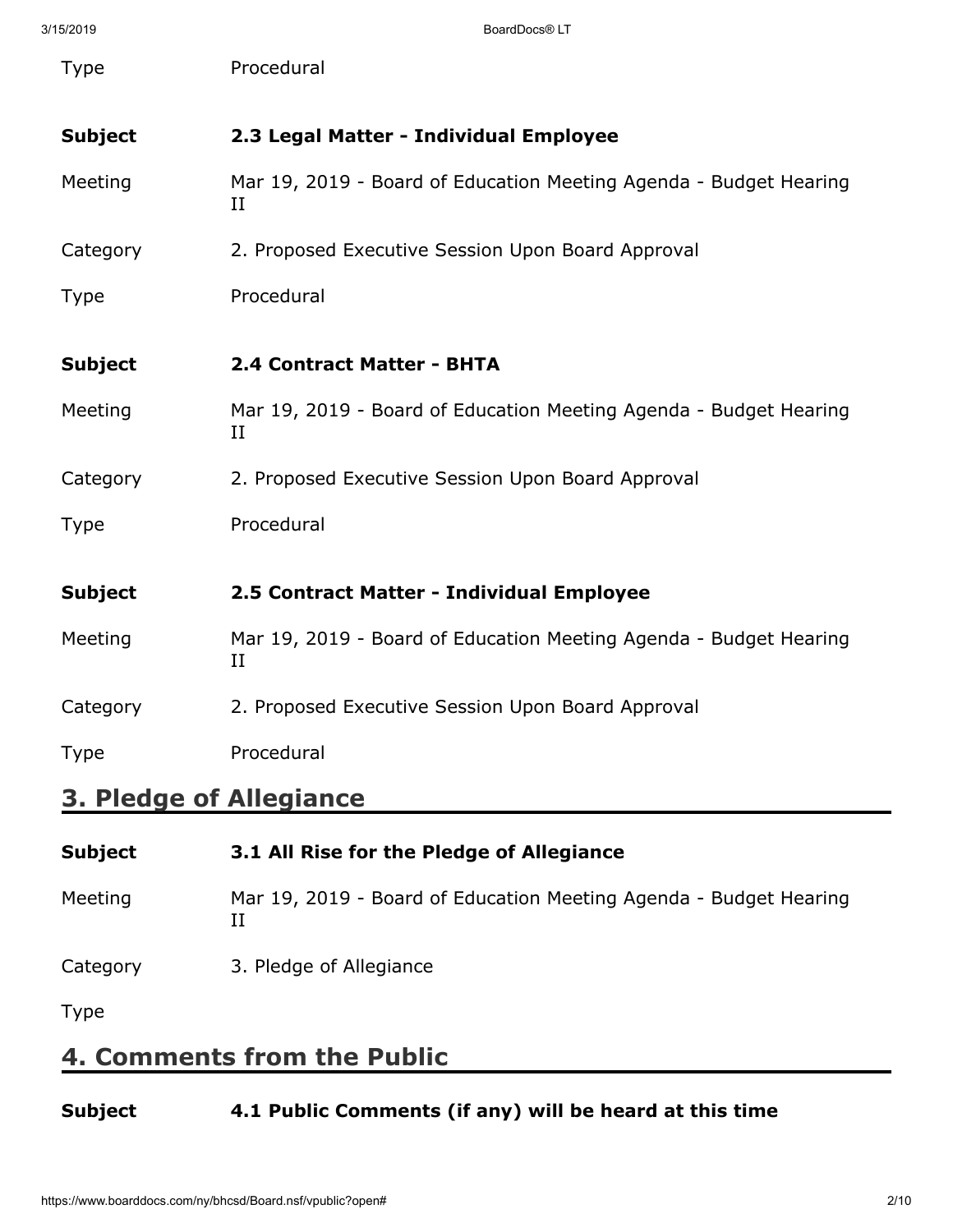Meeting Mar 19, 2019 - Board of Education Meeting Agenda - Budget Hearing II

Category 4. Comments from the Public

Type Recognition

**Attached** is a copy of the Byram Hills School District *Guidance for Public Input at Board Meetings, as a reference for public comments during Board meetings.*

### File Attachments

[Guidance for Public Input at Board Meetings REVISED 12-6-16.pdf \(17 KB\)](https://www.boarddocs.com/ny/bhcsd/Board.nsf/files/B7KS2D70817D/$file/Guidance%20for%20Public%20Input%20at%20Board%20Meetings%20REVISED%2012-6-16.pdf)

## **5. Revision and Adoption of Agenda**

| <b>Subject</b> | 5.1 Revisions (if necessary) and Adoption of Agenda                    |
|----------------|------------------------------------------------------------------------|
| Meeting        | Mar 19, 2019 - Board of Education Meeting Agenda - Budget Hearing<br>П |
| Category       | 5. Revision and Adoption of Agenda                                     |
| <b>Type</b>    | Action                                                                 |

## **6. Special Report: Budget Hearing II: Review of Proposed 2019-2020 Budget Expenditures by Administration for Special Services, Technology, Fine Arts, Curriculum and Instruction**

| <b>Subject</b> | 6.1 Review of Proposed 2019-2020 Budget Expenditures by<br><b>Administration</b>                                                                                                       |
|----------------|----------------------------------------------------------------------------------------------------------------------------------------------------------------------------------------|
| Meeting        | Mar 19, 2019 - Board of Education Meeting Agenda - Budget Hearing<br>Н                                                                                                                 |
| Category       | 6. Special Report: Budget Hearing II: Review of Proposed 2019-2020<br>Budget Expenditures by Administration for Special Services,<br>Technology, Fine Arts, Curriculum and Instruction |
| Type           | Information, Report                                                                                                                                                                    |

**District Administrators for Special Services, Fine Arts, Technology, and Curriculum and Instruction will present their department's proposed 2019- 2020 budget.**

The Budget Hearing II presentation is **attached.**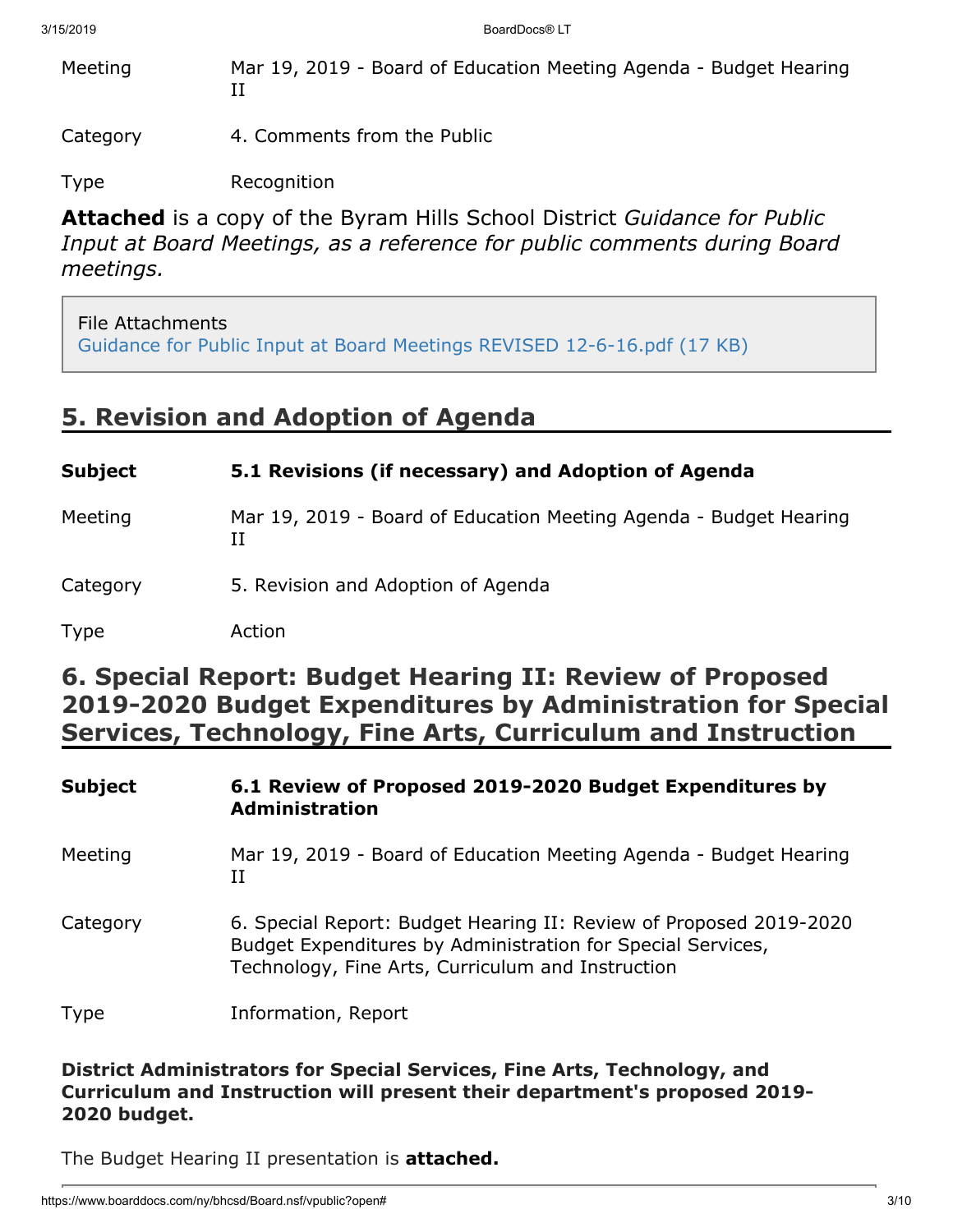File Attachments [Budget Hearing II 3-19-19.pdf \(2,027 KB\)](https://www.boarddocs.com/ny/bhcsd/Board.nsf/files/BAELBZ550088/$file/Budget%20Hearing%20II%203-19-19.pdf)

| <b>Subject</b> | 6.2 Mandated Services for Students with Disabilities Budget<br><b>Presentation</b>                                                                                                     |
|----------------|----------------------------------------------------------------------------------------------------------------------------------------------------------------------------------------|
| Meeting        | Mar 19, 2019 - Board of Education Meeting Agenda - Budget Hearing<br>П                                                                                                                 |
| Category       | 6. Special Report: Budget Hearing II: Review of Proposed 2019-2020<br>Budget Expenditures by Administration for Special Services,<br>Technology, Fine Arts, Curriculum and Instruction |
| <b>Type</b>    | Information, Report                                                                                                                                                                    |

### **Ms. Jill Boynton, Director of Special Services, will present the Special Services Department's Proposed 2019-2020 Budget.**

| <b>Subject</b> | 6.3 Fine Arts Department's Budget Presentation                                                                                                                                         |
|----------------|----------------------------------------------------------------------------------------------------------------------------------------------------------------------------------------|
| Meeting        | Mar 19, 2019 - Board of Education Meeting Agenda - Budget Hearing<br>$_{\rm II}$                                                                                                       |
| Category       | 6. Special Report: Budget Hearing II: Review of Proposed 2019-2020<br>Budget Expenditures by Administration for Special Services,<br>Technology, Fine Arts, Curriculum and Instruction |
| <b>Type</b>    | Information, Report                                                                                                                                                                    |
|                | Mr. Deepak Marwah, Director of Fine Arts, will present the Fine Arts<br>Department's Proposed 2019-2020 Budget.                                                                        |
| <b>Subject</b> | 6.4 Technology Department's Budget Presentation                                                                                                                                        |
| Meeting        | Mar 19, 2019 - Board of Education Meeting Agenda - Budget Hearing<br>$_{\rm II}$                                                                                                       |
| Category       | 6. Special Report: Budget Hearing II: Review of Proposed 2019-2020<br>Budget Expenditures by Administration for Special Services,<br>Technology, Fine Arts, Curriculum and Instruction |

Type Information, Report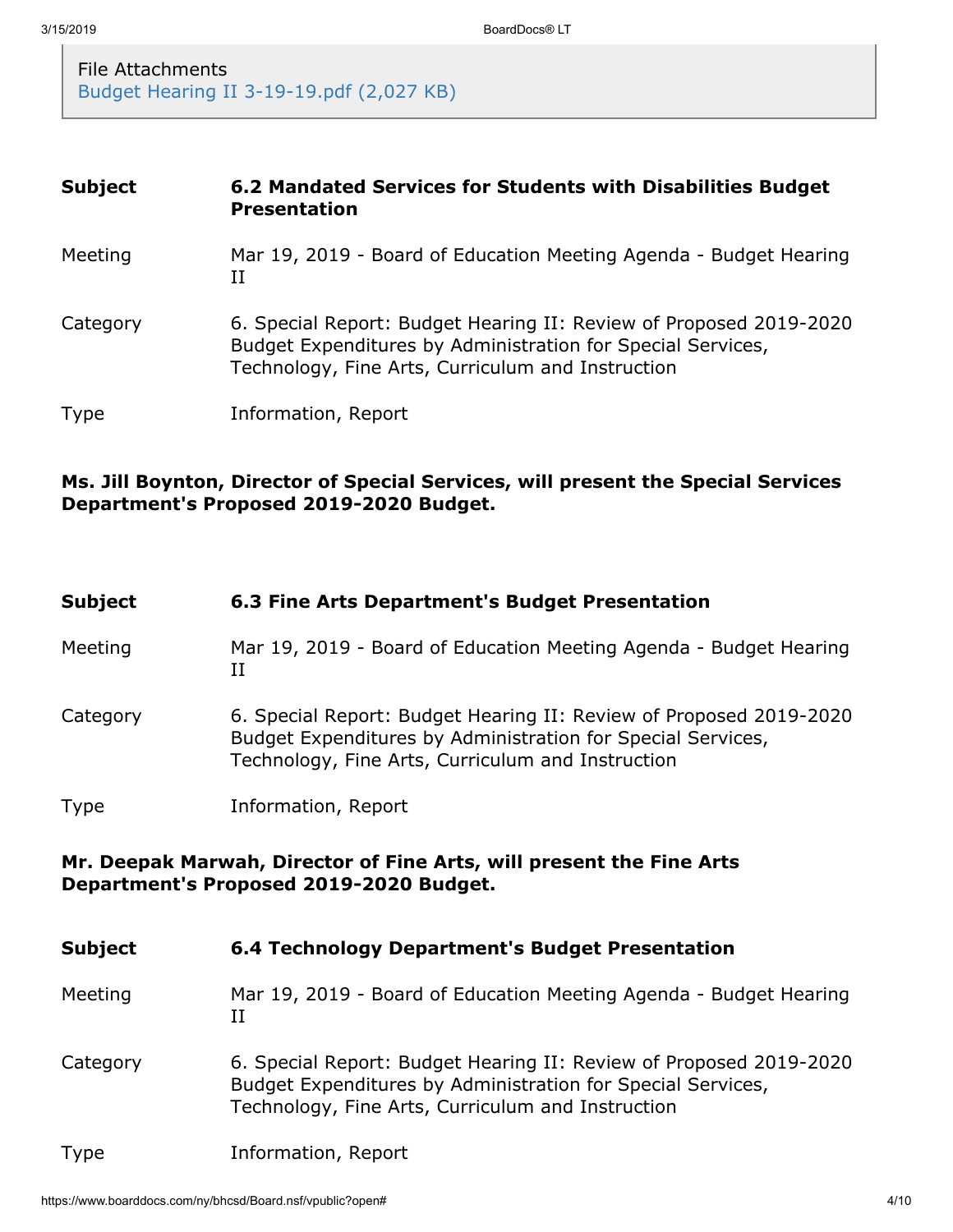#### **Dr. Andrew Taylor, Director of Technology and Professional Development, will present the Technology Department's Proposed 2019-2020 Budget.**

| <b>Subject</b> | 6.5 Curriculum and Instruction Budget Presentation                                                                                                                                     |
|----------------|----------------------------------------------------------------------------------------------------------------------------------------------------------------------------------------|
| Meeting        | Mar 19, 2019 - Board of Education Meeting Agenda - Budget Hearing<br>Н                                                                                                                 |
| Category       | 6. Special Report: Budget Hearing II: Review of Proposed 2019-2020<br>Budget Expenditures by Administration for Special Services,<br>Technology, Fine Arts, Curriculum and Instruction |
| <b>Type</b>    | Information, Report                                                                                                                                                                    |

#### **Dr. Timothy Kaltenecker, Deputy Superintendent, will present the Curriculum and Instruction Proposed 2019-2020 Budget.**

| <b>Subject</b> | <b>6.6 Budget Steps from Here</b>                                                                                                                                                      |
|----------------|----------------------------------------------------------------------------------------------------------------------------------------------------------------------------------------|
| Meeting        | Mar 19, 2019 - Board of Education Meeting Agenda - Budget Hearing<br>II                                                                                                                |
| Category       | 6. Special Report: Budget Hearing II: Review of Proposed 2019-2020<br>Budget Expenditures by Administration for Special Services,<br>Technology, Fine Arts, Curriculum and Instruction |
| <b>Type</b>    | Information                                                                                                                                                                            |

#### **6.6.1 March 26, 2019: Budget Hearing III, District Office, 7:30 p.m.**

**6.6.2 April 9, 2019: Budget Hearing IV, District Office, 7:30 p.m.**

**6.6.3 April 23, 2019: Adoption of 2018-19 Budget by Board of Education, D.O., 7:30 p.m.**

**6.6.4 May 7, 2019: Budget Hearing V, District Office, 7:30 p.m.**

**6.6.5 May 21, 2019: Budget Vote/Trustee Vote, 6:30 am - 9 pm; Public Mtg: 9 pm (Approx.)**

#### **Subject 6.7 Public Communications**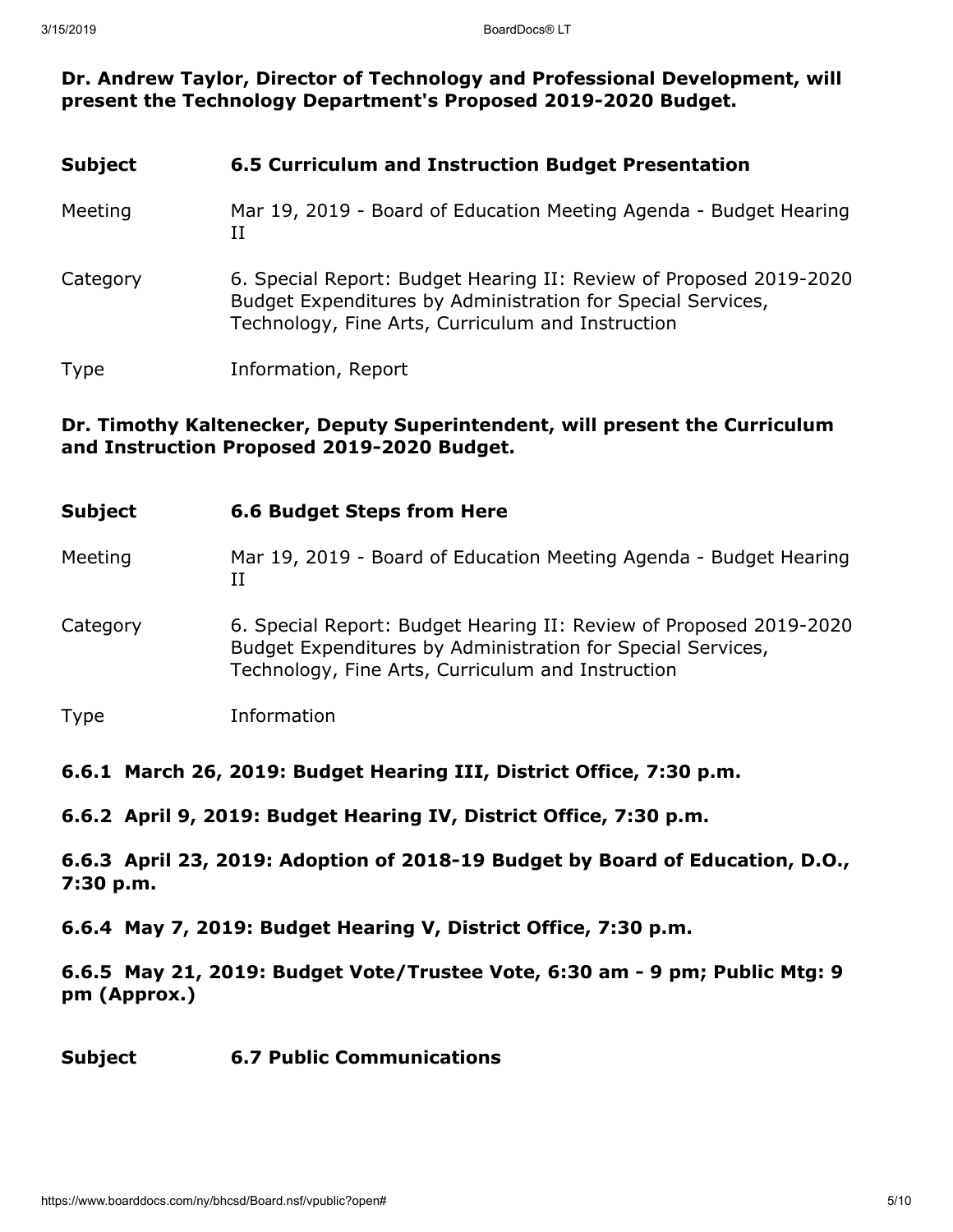| 3/15/2019                                                             |                | BoardDocs® LT                                                                                                                                                                          |
|-----------------------------------------------------------------------|----------------|----------------------------------------------------------------------------------------------------------------------------------------------------------------------------------------|
|                                                                       | Meeting        | Mar 19, 2019 - Board of Education Meeting Agenda - Budget Hearing<br>П                                                                                                                 |
|                                                                       | Category       | 6. Special Report: Budget Hearing II: Review of Proposed 2019-2020<br>Budget Expenditures by Administration for Special Services,<br>Technology, Fine Arts, Curriculum and Instruction |
|                                                                       | <b>Type</b>    | Information                                                                                                                                                                            |
|                                                                       | <b>Subject</b> | <b>6.8 Other Considerations / Questions</b>                                                                                                                                            |
|                                                                       | Meeting        | Mar 19, 2019 - Board of Education Meeting Agenda - Budget Hearing<br>$_{\rm II}$                                                                                                       |
|                                                                       | Category       | 6. Special Report: Budget Hearing II: Review of Proposed 2019-2020<br>Budget Expenditures by Administration for Special Services,<br>Technology, Fine Arts, Curriculum and Instruction |
|                                                                       | <b>Type</b>    | Discussion, Recognition                                                                                                                                                                |
|                                                                       | <b>Subject</b> | <b>6.9 Comments from the Public</b>                                                                                                                                                    |
|                                                                       | Meeting        | Mar 19, 2019 - Board of Education Meeting Agenda - Budget Hearing<br>$_{\rm II}$                                                                                                       |
|                                                                       | Category       | 6. Special Report: Budget Hearing II: Review of Proposed 2019-2020<br>Budget Expenditures by Administration for Special Services,<br>Technology, Fine Arts, Curriculum and Instruction |
|                                                                       | <b>Type</b>    | Discussion, Recognition                                                                                                                                                                |
| This time is set aside for audience members to comment on the budget. |                |                                                                                                                                                                                        |
|                                                                       | <b>Subject</b> | 6.10 Board Member Requests for Further Information<br>Regarding Changes to the Proposed 2019-2020 Budget                                                                               |
|                                                                       | Meeting        | Mar 19, 2019 - Board of Education Meeting Agenda - Budget Hearing<br>$_{\rm II}$                                                                                                       |
|                                                                       | Category       | 6. Special Report: Budget Hearing II: Review of Proposed 2019-2020<br>Budget Expenditures by Administration for Special Services,<br>Technology, Fine Arts, Curriculum and Instruction |
|                                                                       | Type           | Discussion, Information                                                                                                                                                                |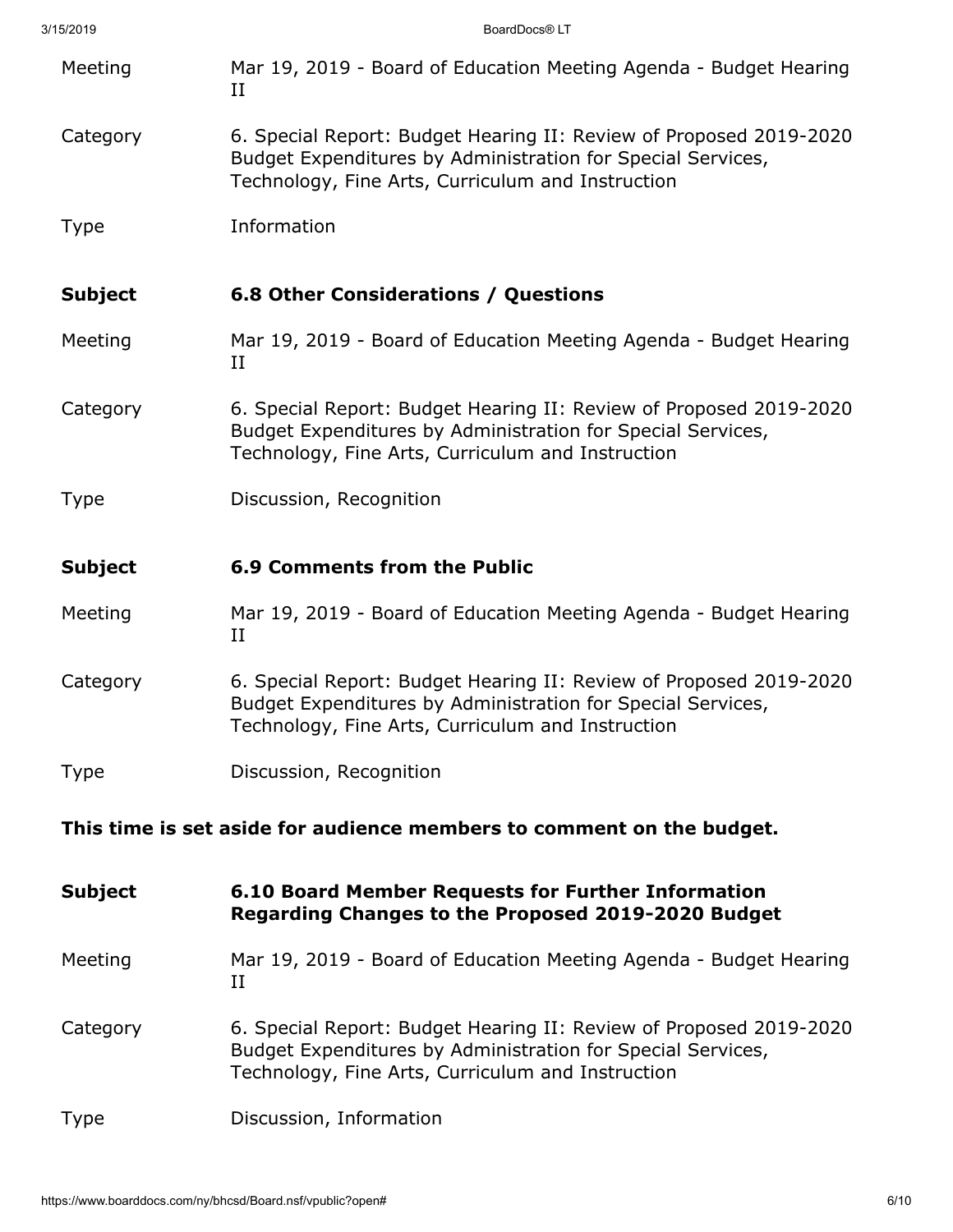**This time is set aside for Board members to request further information regarding the Administration's Proposed 2019-2020 Budget.**

## **7. Unfinished Business**

| <b>Subject</b> | 7.1 Review of Policies: Second Read: 0100 (Non-Discrimination<br>and Equal Opportunity); 6600 (Fiscal Accounting and<br><b>Reporting</b> ) |
|----------------|--------------------------------------------------------------------------------------------------------------------------------------------|
| Meeting        | Mar 19, 2019 - Board of Education Meeting Agenda - Budget Hearing<br>Н                                                                     |
| Category       | 7. Unfinished Business                                                                                                                     |
| <b>Type</b>    | Action, Discussion, Information                                                                                                            |

## **8. New Business**

| <b>Subject</b> | 8.1 Policy 7500 (Naming Facilities, Funds and Events)<br><b>Discussion</b> |
|----------------|----------------------------------------------------------------------------|
| Meeting        | Mar 19, 2019 - Board of Education Meeting Agenda - Budget Hearing<br>Н     |
| Category       | 8. New Business                                                            |
| <b>Type</b>    | Action, Discussion, Information                                            |

## **9. Staff Reports**

| <b>Subject</b> | 9.1 Superintendent                                                     |
|----------------|------------------------------------------------------------------------|
| Meeting        | Mar 19, 2019 - Board of Education Meeting Agenda - Budget Hearing<br>и |
| Category       | 9. Staff Reports                                                       |
| <b>Type</b>    | Report                                                                 |
| <b>Subject</b> | 9.2 Deputy Superintendent                                              |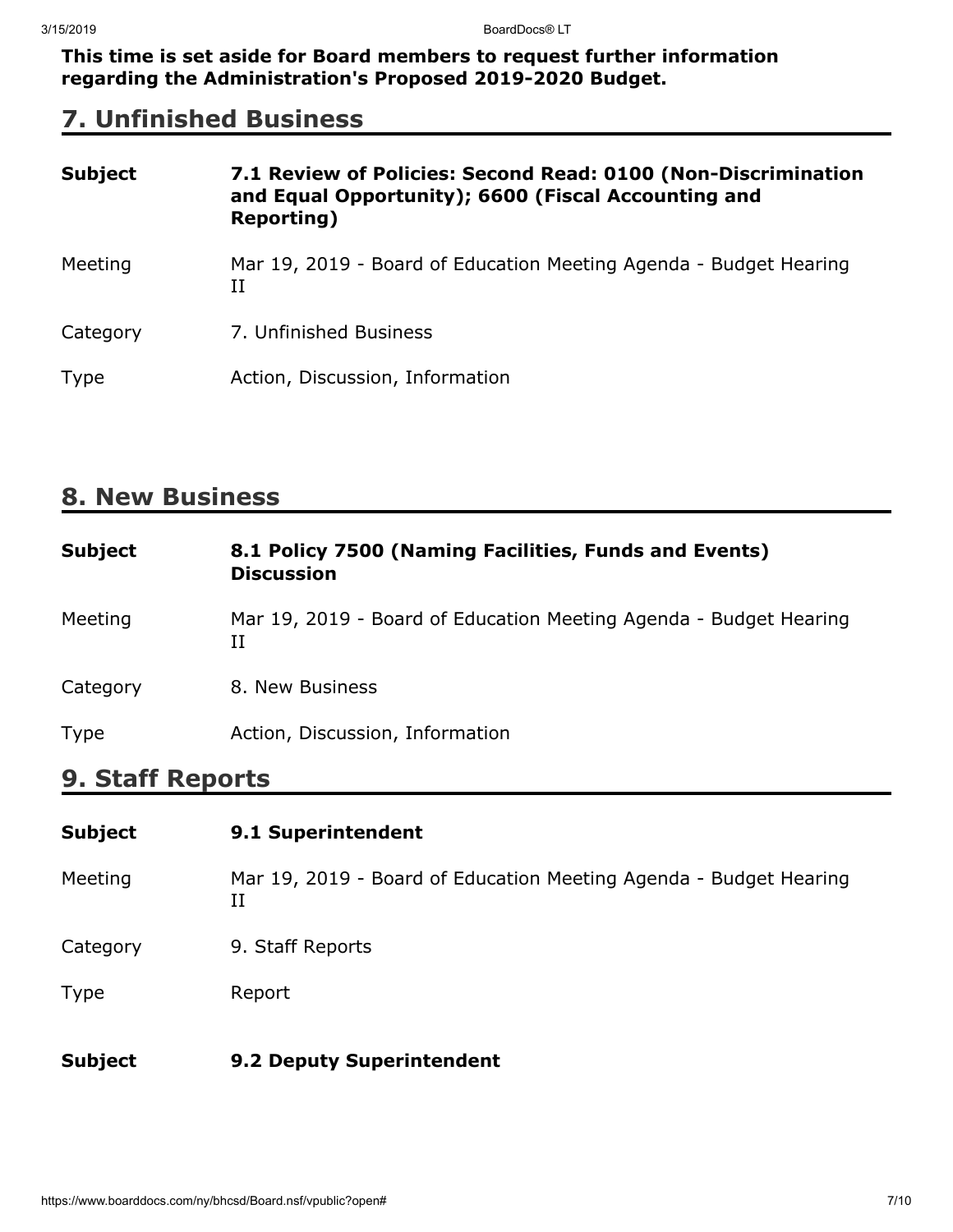| 3/15/2019      | BoardDocs® LT                                                                               |
|----------------|---------------------------------------------------------------------------------------------|
| Meeting        | Mar 19, 2019 - Board of Education Meeting Agenda - Budget Hearing<br>$_{\rm II}$            |
| Category       | 9. Staff Reports                                                                            |
| <b>Type</b>    | Report                                                                                      |
| <b>Subject</b> | 9.3 Assistant Superintendent for Business and Management<br><b>Services, District Clerk</b> |
| Meeting        | Mar 19, 2019 - Board of Education Meeting Agenda - Budget Hearing<br>$_{\rm II}$            |
| Category       | 9. Staff Reports                                                                            |
| <b>Type</b>    | Report                                                                                      |
| <b>Subject</b> | 9.4 Assistant to the Superintendent for Human Resources                                     |
| Meeting        | Mar 19, 2019 - Board of Education Meeting Agenda - Budget Hearing<br>II                     |
| Category       | 9. Staff Reports                                                                            |
| <b>Type</b>    | Report                                                                                      |
|                |                                                                                             |

### **10. Board Reports**

| <b>Subject</b> | <b>10.1 President</b>                                                        |
|----------------|------------------------------------------------------------------------------|
| Meeting        | Mar 19, 2019 - Board of Education Meeting Agenda - Budget Hearing<br>П       |
| Category       | 10. Board Reports                                                            |
| <b>Type</b>    | Report                                                                       |
|                |                                                                              |
| <b>Subject</b> | 10.2 Committees / Board Members                                              |
| Meeting        | Mar 19, 2019 - Board of Education Meeting Agenda - Budget Hearing<br>$_{II}$ |
|                |                                                                              |
| Category       | 10. Board Reports                                                            |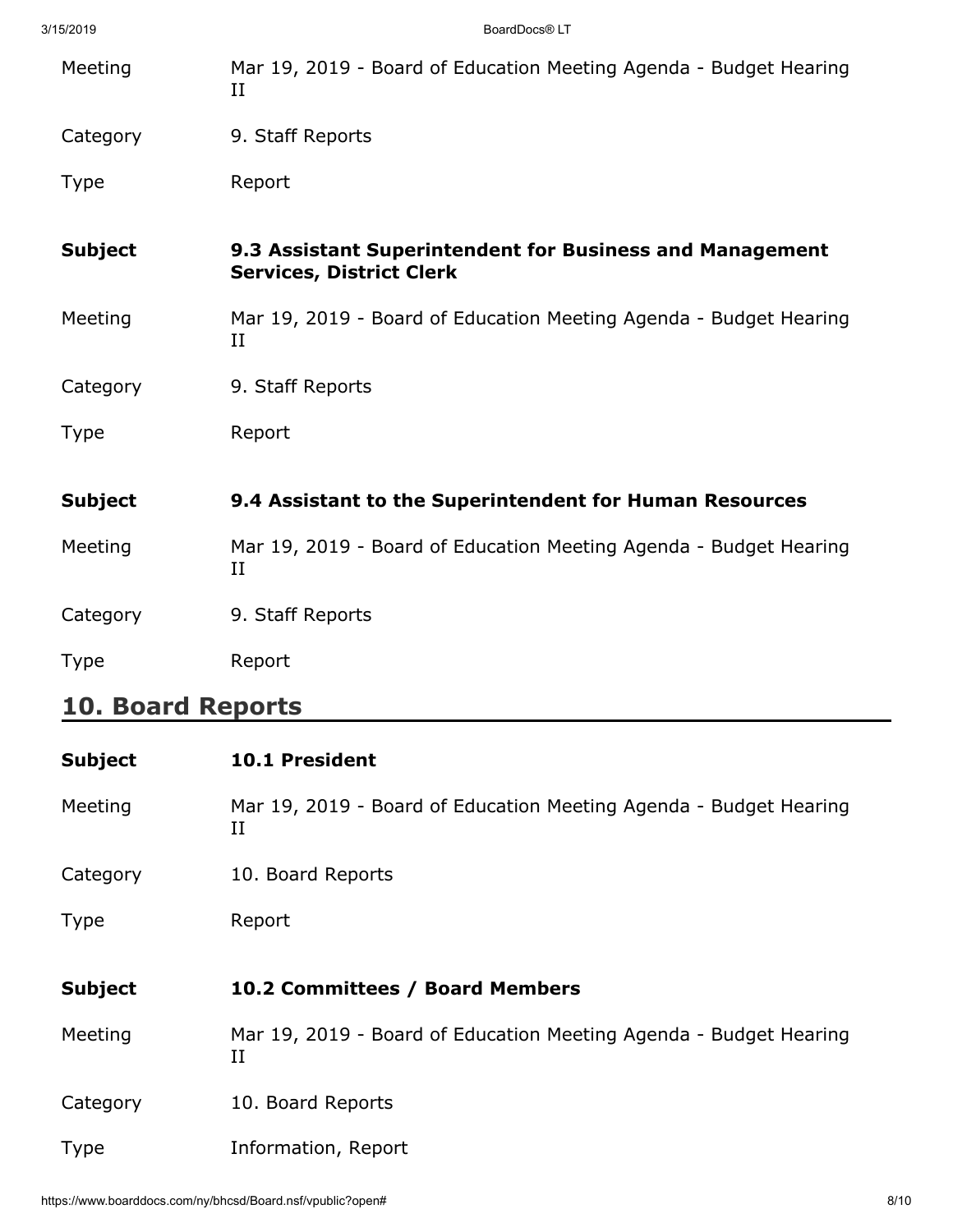#### **10.2.1 March 20, 2019 - Board Visit to BHHS, 9:30 a.m.**

**10.2 2 April 1, 2019 - Board Visit to CH, 9:30 a.m.**

**Subject 10.3 Topics for Future Agendas / Request for Information**

Meeting Mar 19, 2019 - Board of Education Meeting Agenda - Budget Hearing II

Category 10. Board Reports

Type Information

#### **10.3.1 March 26, 2019: Board of Education Meeting, Budget Hearing III, 7:30 p.m.**

**10.3.2 April 9, 2019: Board of Education Meeting, Budget Hearing IV, 7:30 p.m.**

**10.3.3 April 23, 2019: Board of Education Meeting, Adoption of 2019-20 Budget, 7:30 p.m.**

**10.3.4 May 7, 2019: Board of Education Meeting, Budget Hearing V, 7:30 p.m.**

**10.3.5 May 21, 2019: Budget Vote /Trustee Vote, HC Crittenden M.S., 6:30 a.m. - 9 p.m.**

### **11. Communications to the Board**

| Subject | 11.1 Communications to the Board                                  |
|---------|-------------------------------------------------------------------|
| Meeting | Mar 19, 2019 - Board of Education Meeting Agenda - Budget Hearing |

Category 11. Communications to the Board

Type Information

### **12. Board of Education Minutes**

#### **Subject 12.1 Board of Education Minutes: March 5, 2019**

Meeting Mar 19, 2019 - Board of Education Meeting Agenda - Budget Hearing II

Category 12. Board of Education Minutes

Type **Action**, Minutes